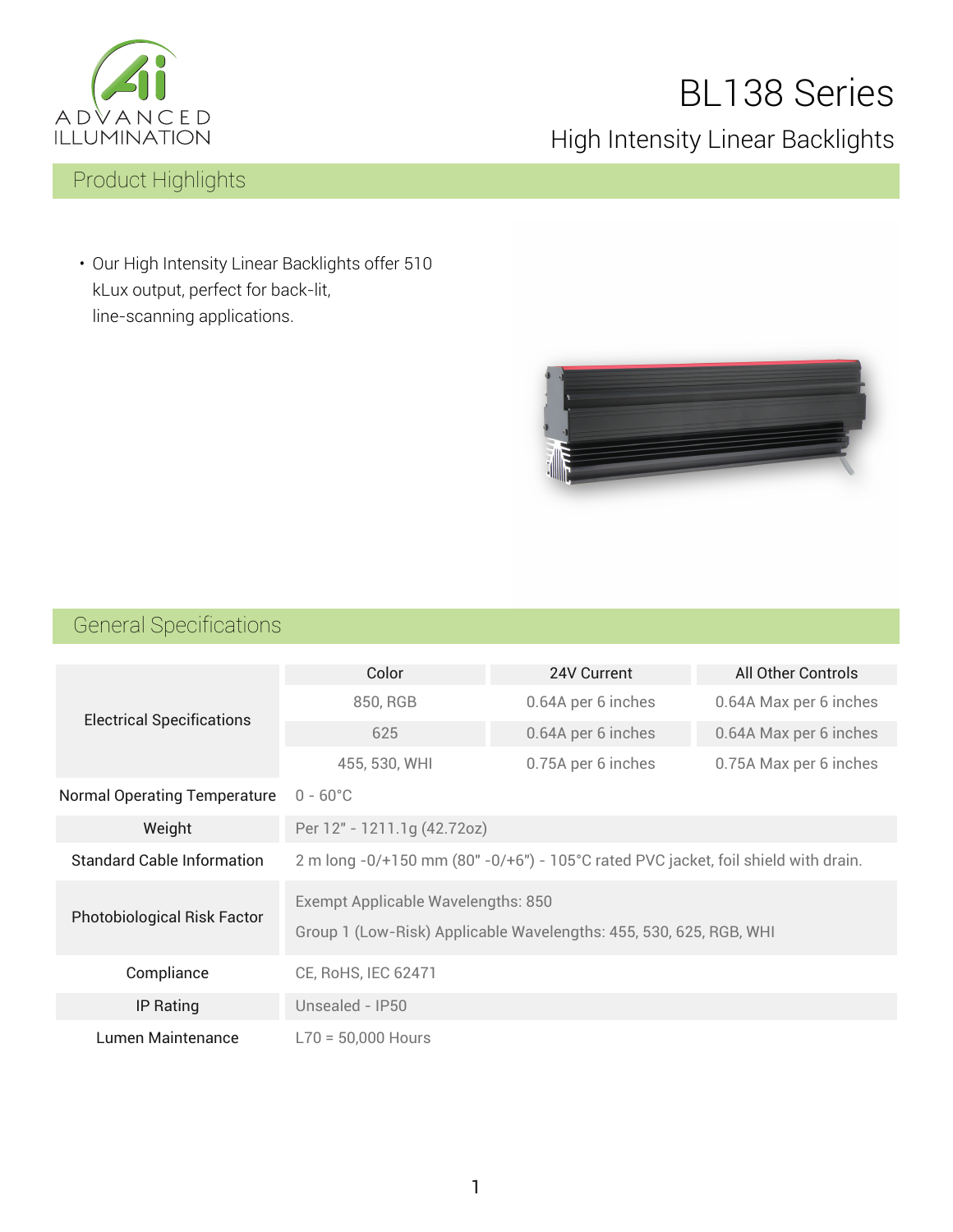### Part Number Key

| Model                                 | Emitting<br>Length (in)                                          | Peak<br>Wavelength                                                                                 | Connector/<br>Control                         |
|---------------------------------------|------------------------------------------------------------------|----------------------------------------------------------------------------------------------------|-----------------------------------------------|
| <b>BL138</b>                          | XX                                                               | <b>XXX</b>                                                                                         | <b>XXX</b>                                    |
| <b>BL138</b>                          | 06" increments<br>from 06" to 96"<br>03" model also<br>available | 455 (blue)<br>530 (green)<br>625 (red)<br>850 (IR)<br>RGB (all colors) <sup>1</sup><br>WHI (white) | C1<br>C <sub>5</sub><br>IC <sup>2</sup><br>24 |
| EX:<br>BL13806-455C1<br>BL13824-625IC |                                                                  | <sup>1</sup> Not available in IC<br><sup>2</sup> IC option not available with 03"<br>model         |                                               |

See website product page for in-stock product numbers.

Shipping:<br>Stock Products: within three days<br>Build-to-Order Products: within one to three weeks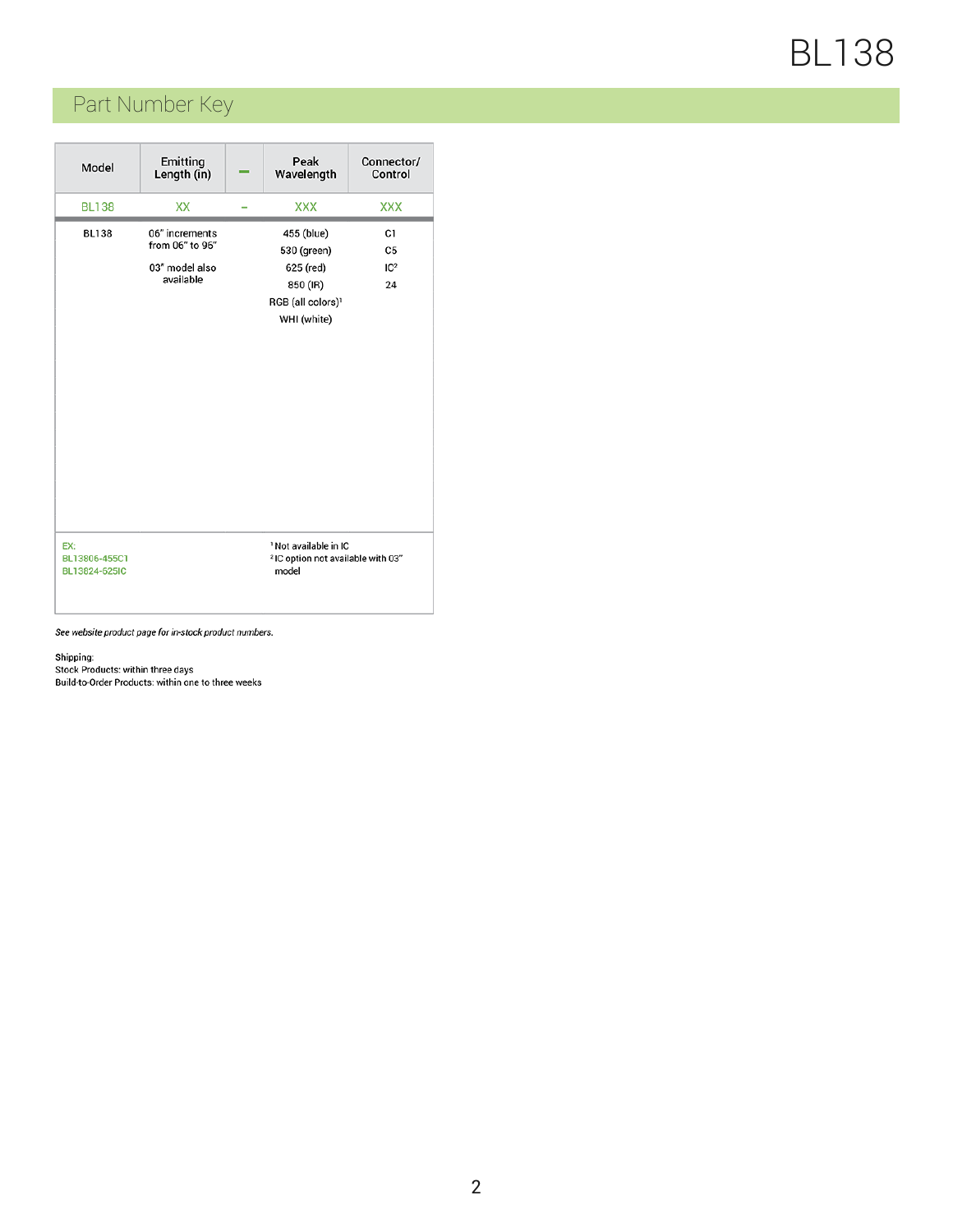

### Optical Specs

Area of Illuminance & Intensity

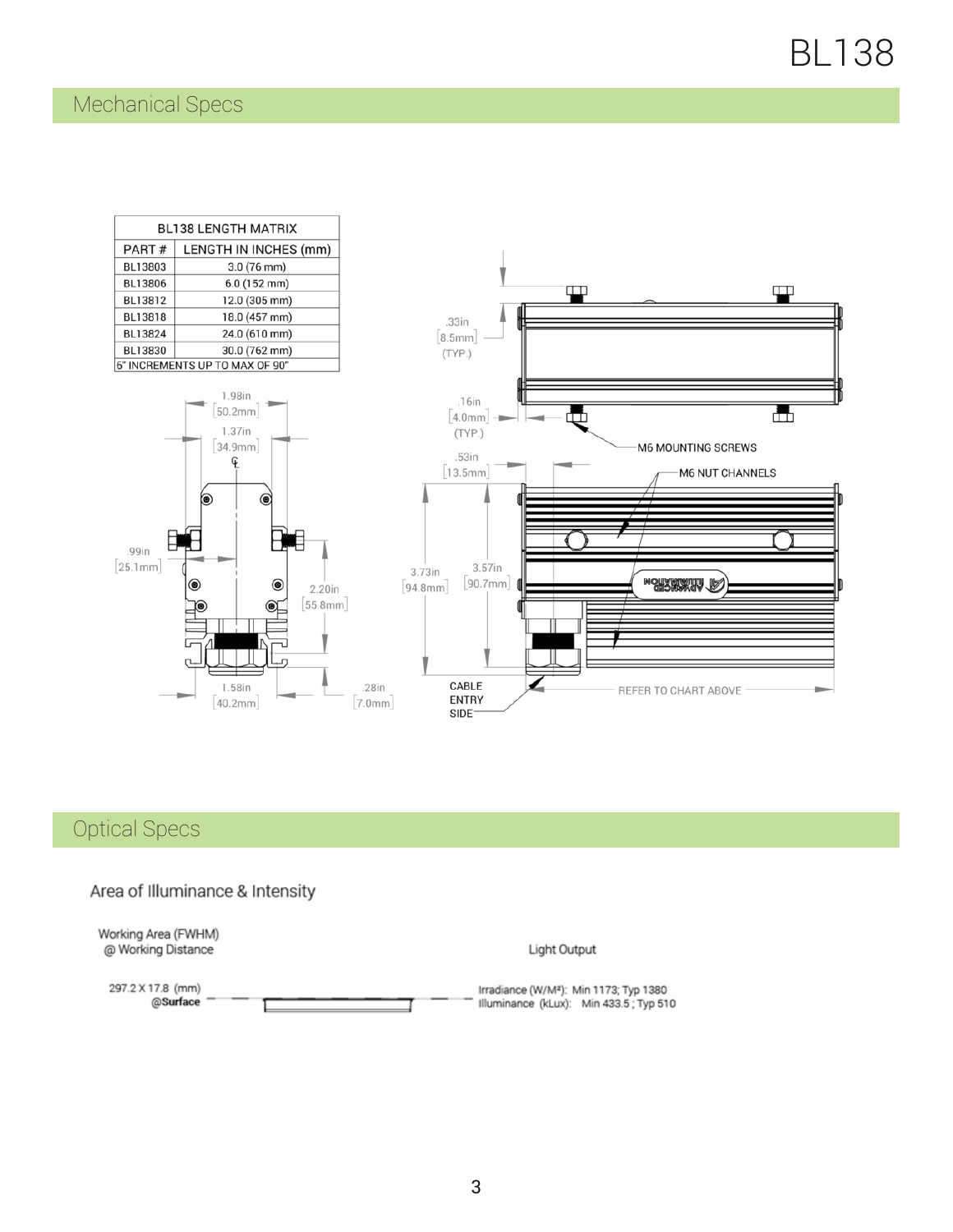### Intensity Distribution

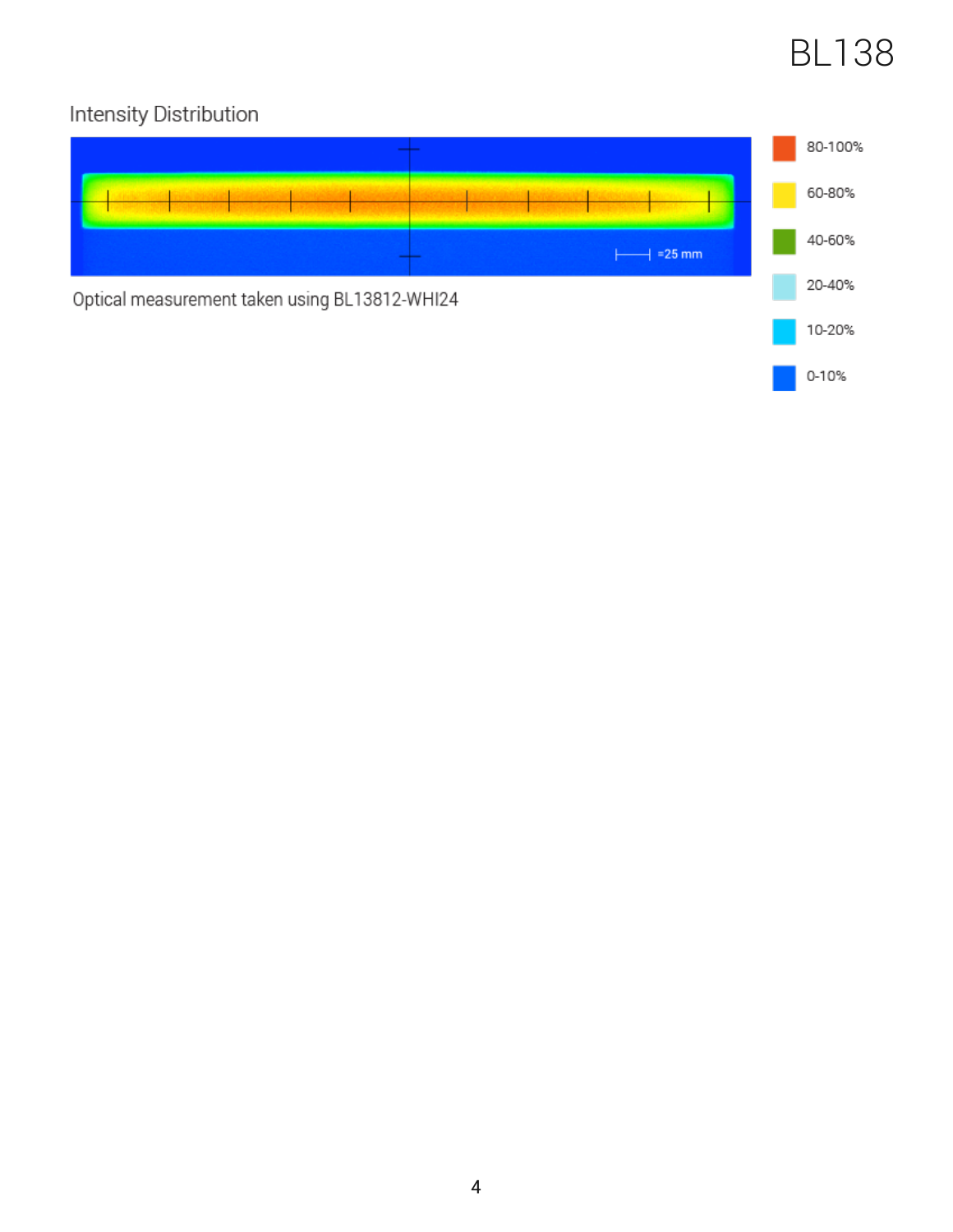### Electrical Specs

| 24 Volt                    |               |  |  |
|----------------------------|---------------|--|--|
| Function                   | Wire<br>Color |  |  |
| $+24v$ DC                  | <b>Brown</b>  |  |  |
| 0-10v DC<br>Analog Control | White         |  |  |
| GND                        | Blue          |  |  |
| N/A                        | Black         |  |  |

The entire light's intensity can be controlled via external 0-10 V analog controller using the white wire



The IC option allows for control of intensity on each 6" (152mm) section of BL138, BL168, LL137 and LL167 only. Fig. 1 shows 5 segments of 6" (152mm) BL138 with IC adjustment holes.





Controlling each 6" (152mm) section independently and making the center of the line less bright and the outside of the immediate camera viewing radius brighter ultimately results in better imaging.

Better imaging occurs because the camera can see very well in it's area of focus, but outside that area the camera doesn't focus as well without brighter illumination.

Ai recommends using IC adjustment holes for aforementioned lights over 24" (610mm) long.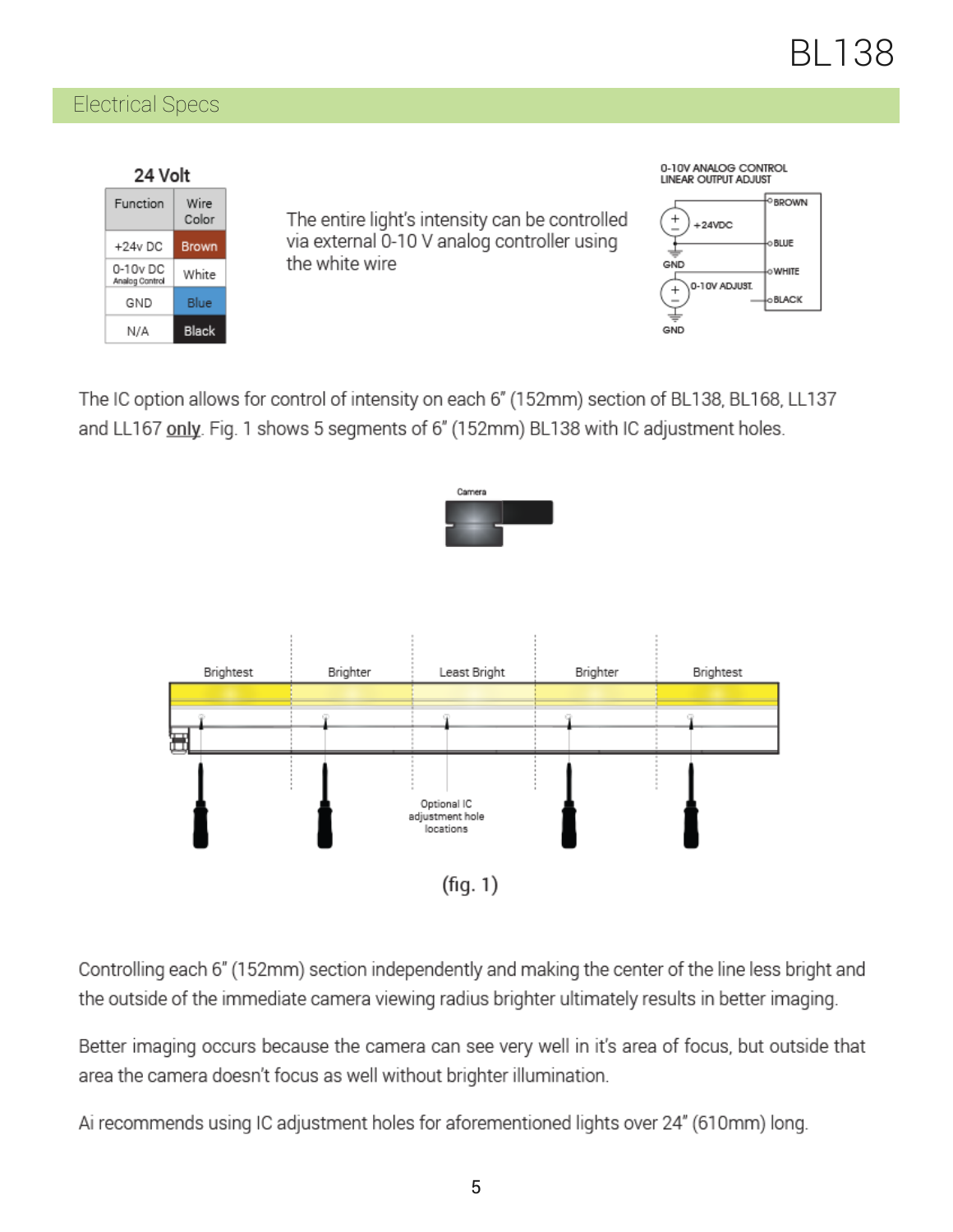## Control Specs

| C1 Connector                                      | IC                                      | 24                                                       |
|---------------------------------------------------|-----------------------------------------|----------------------------------------------------------|
| For use with:<br><b>DCS Series</b><br>Controllers | Please see page 4<br>for IC information | Flying/tinned leads<br>Powered with:<br>24V power supply |